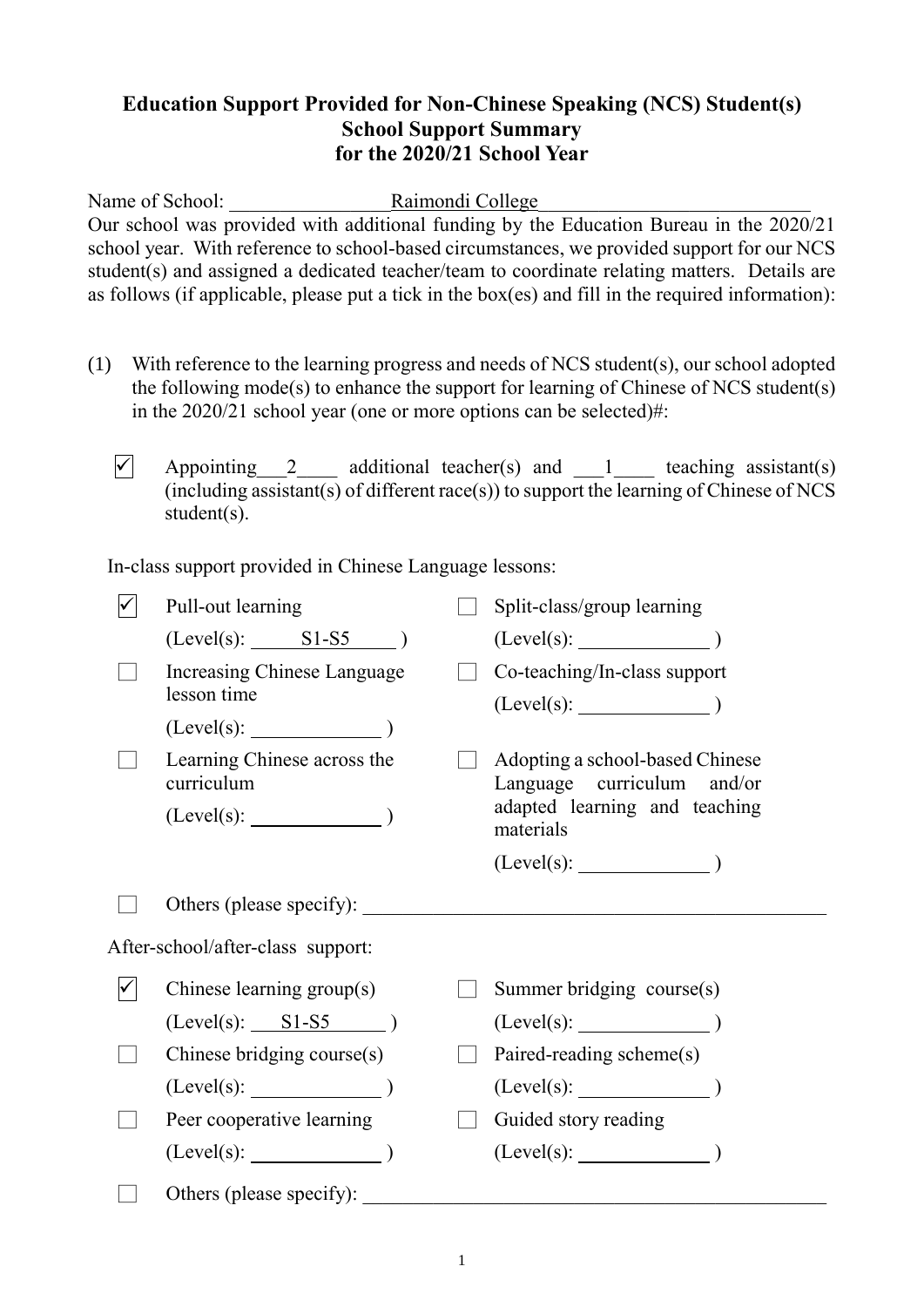| (2) |                                    | Our school's measures for creating an inclusive learning environment included (one or<br>more options can be selected)#:                                                                                                   |  |  |  |  |
|-----|------------------------------------|----------------------------------------------------------------------------------------------------------------------------------------------------------------------------------------------------------------------------|--|--|--|--|
|     |                                    | Translating major school circulars/important matters on school webpage                                                                                                                                                     |  |  |  |  |
|     |                                    | Organising activities which promote cultural integration/raise sensitivity to diverse<br>cultures and religions (please specify):                                                                                          |  |  |  |  |
|     |                                    | Providing opportunities for NCS students to learn and interact with their Chinese-<br>speaking peers in school or outside school (e.g. engaging NCS students in uniform<br>groups or community services) (please specify): |  |  |  |  |
|     | Other measure(s) (please specify): |                                                                                                                                                                                                                            |  |  |  |  |
| (3) |                                    | Our school's measures for promoting home-school cooperation with parents of NCS<br>student(s) included (one or more options can be selected)#:                                                                             |  |  |  |  |
|     |                                    | Appointing assistant(s) who can speak English and/or other language(s) facilitating<br>the communication with parents of NCS student(s)                                                                                    |  |  |  |  |
|     |                                    | Discussing the learning progress (including learning of Chinese) of NCS student(s)<br>with their parents on a regular basis                                                                                                |  |  |  |  |
|     | $\checkmark$                       | Providing parents of NCS student(s) with information on school choices/further<br>studies/career pursuits for their children                                                                                               |  |  |  |  |
|     |                                    | Explaining to parents of NCS student(s) and emphasising the importance for their<br>children to master the Chinese language                                                                                                |  |  |  |  |
|     |                                    | Other measure(s) (please specify):                                                                                                                                                                                         |  |  |  |  |
|     |                                    |                                                                                                                                                                                                                            |  |  |  |  |
|     | [#:                                | The support measures mentioned in Parts $(1)$ to $(3)$ above are for reference only.                                                                                                                                       |  |  |  |  |

Depending on the different learning progress and needs of NCS student(s) of each school year, as well as allocation of school resources, our school will adjust the support measures concerned.]

For further enquiries about the education support our school provides for NCS student(s), please contact  $(Ms K.Y. Liu)$  at  $(34699350)$ .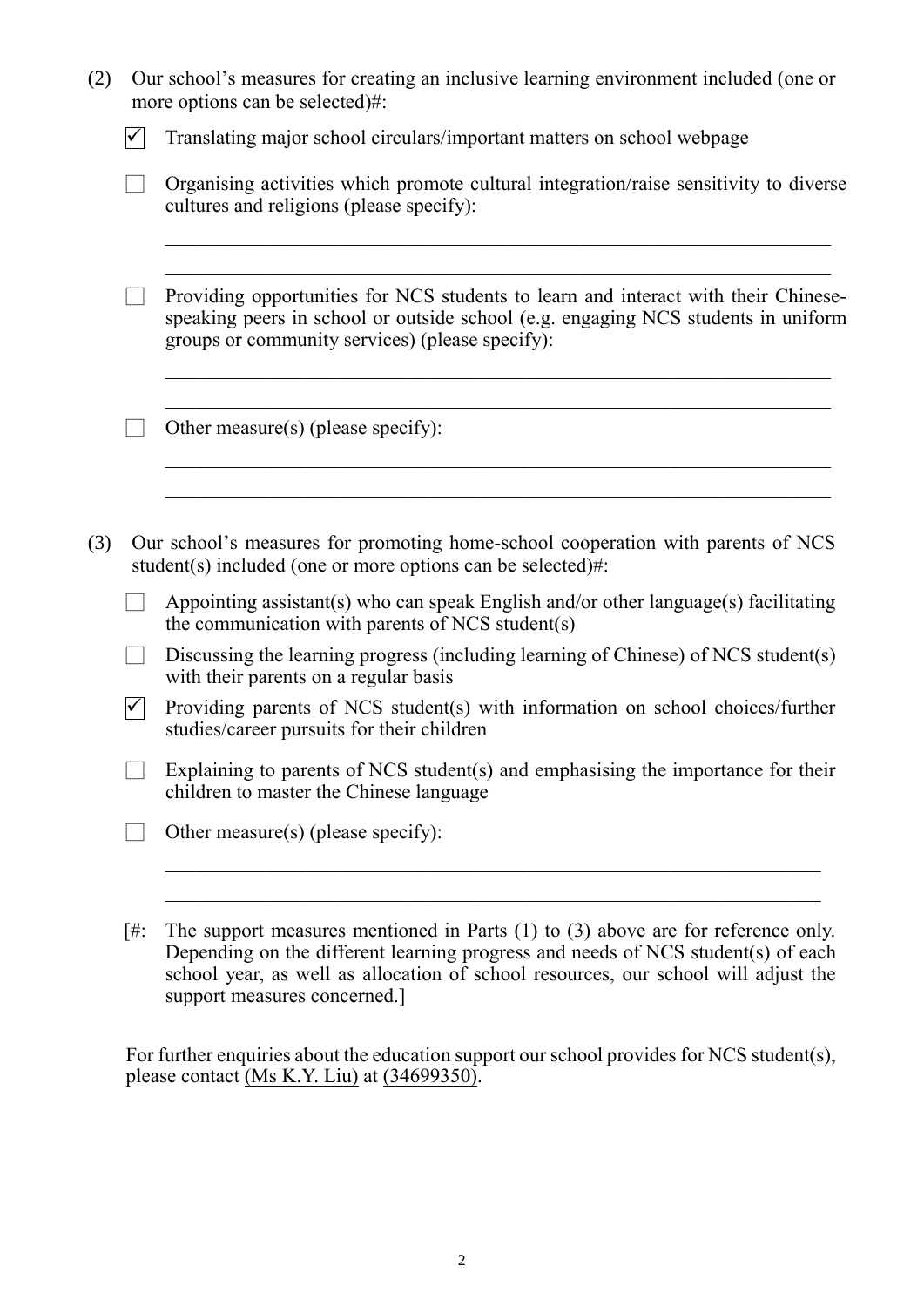## **2020/21** 學年 為非華語學生提供的教育支援 學校支援摘要

學校名稱: \_\_\_\_\_\_\_\_\_\_高主教書院\_\_\_\_\_\_\_\_\_\_\_\_\_\_\_\_\_\_\_\_\_\_\_\_\_\_\_\_\_\_\_

本校在 2020/21 學年獲教育局提供額外撥款,並配合校本情況,為該學年 錄取的非華語學生提供支援。有關支援由專責教師/小組統籌。詳情如下 (如適用,請在方格內加上「✔」號,並填寫所需資料):

- (一) 本校按非華語學生的學習進度和需要,在 2020/21 學年採用以下方 式加強支援他們的中文學習(可選多於一項)#:
	- . 聘請 \_\_\_2\_\_\_\_ 名額外教師及 \_\_\_\_1\_\_\_ 名教學助理(包括不同種族 的助理),以支援非華語學生學習中文。

中文科課堂上提供的支援:

| 抽離學習<br>(年級: 中一至中五 )         |  | 分組/小組學習<br>(年級: _________                        |  |  |  |  |
|------------------------------|--|--------------------------------------------------|--|--|--|--|
| 增加中文課節                       |  | 協作/支援教學<br>(年級: ) (1)                            |  |  |  |  |
| 跨學科中文學習                      |  | 採用校本中國語文課程及/或<br>經調適的學與教材料<br>(年級:_____________) |  |  |  |  |
| 其他(請說明):                     |  |                                                  |  |  |  |  |
| 課後提供的支援:                     |  |                                                  |  |  |  |  |
| 中文學習小組<br>(年級: 中一至中五 )       |  | 暑期銜接課程                                           |  |  |  |  |
| 中文銜接課程<br>(年級: ) ろんじょう うんじょう |  | 伴讀計劃<br>(年級:                                     |  |  |  |  |
| 朋輩合作學習<br>(年級: )             |  | 故事導讀                                             |  |  |  |  |
| 其他 (請說明):                    |  |                                                  |  |  |  |  |